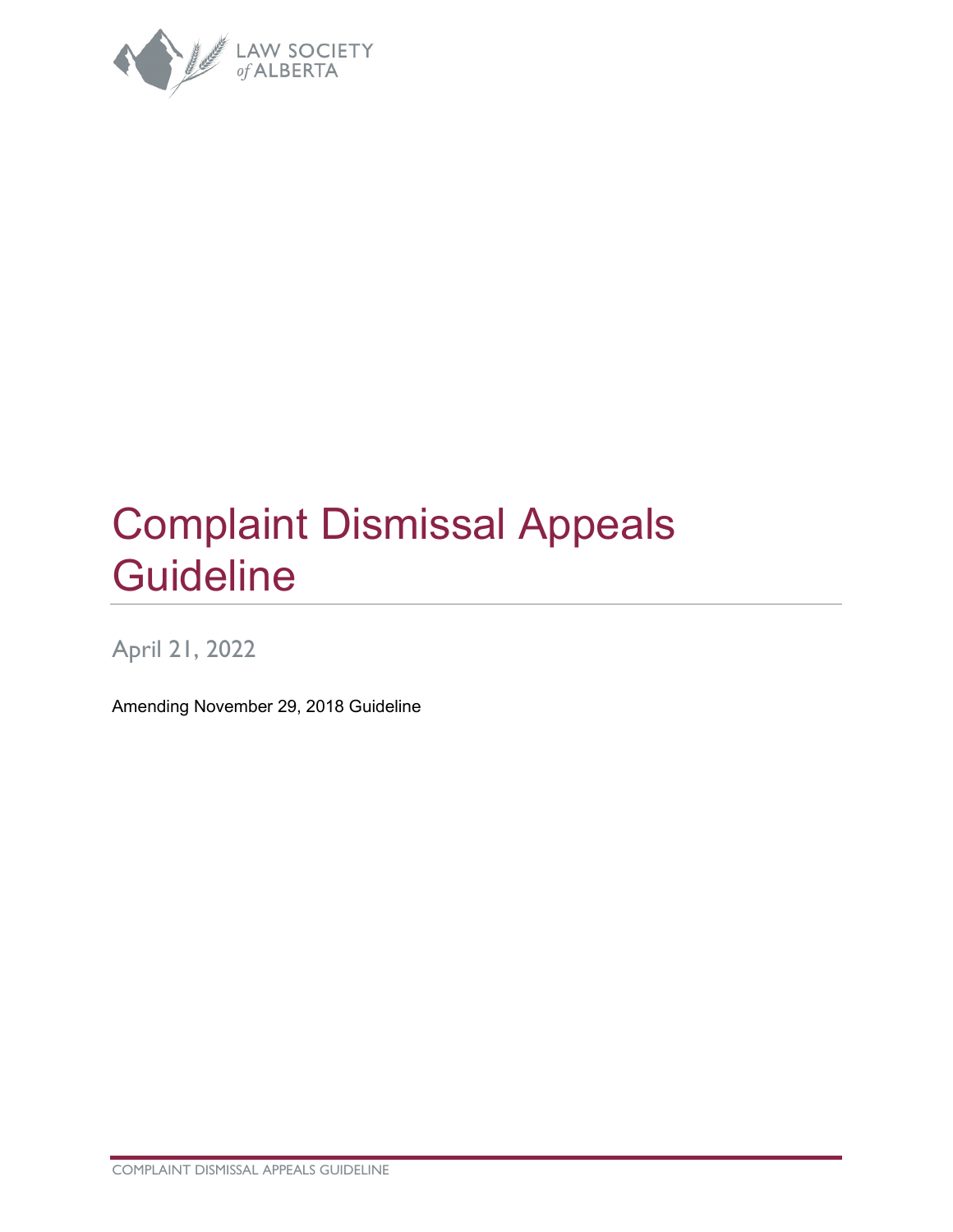

## **Table of Contents**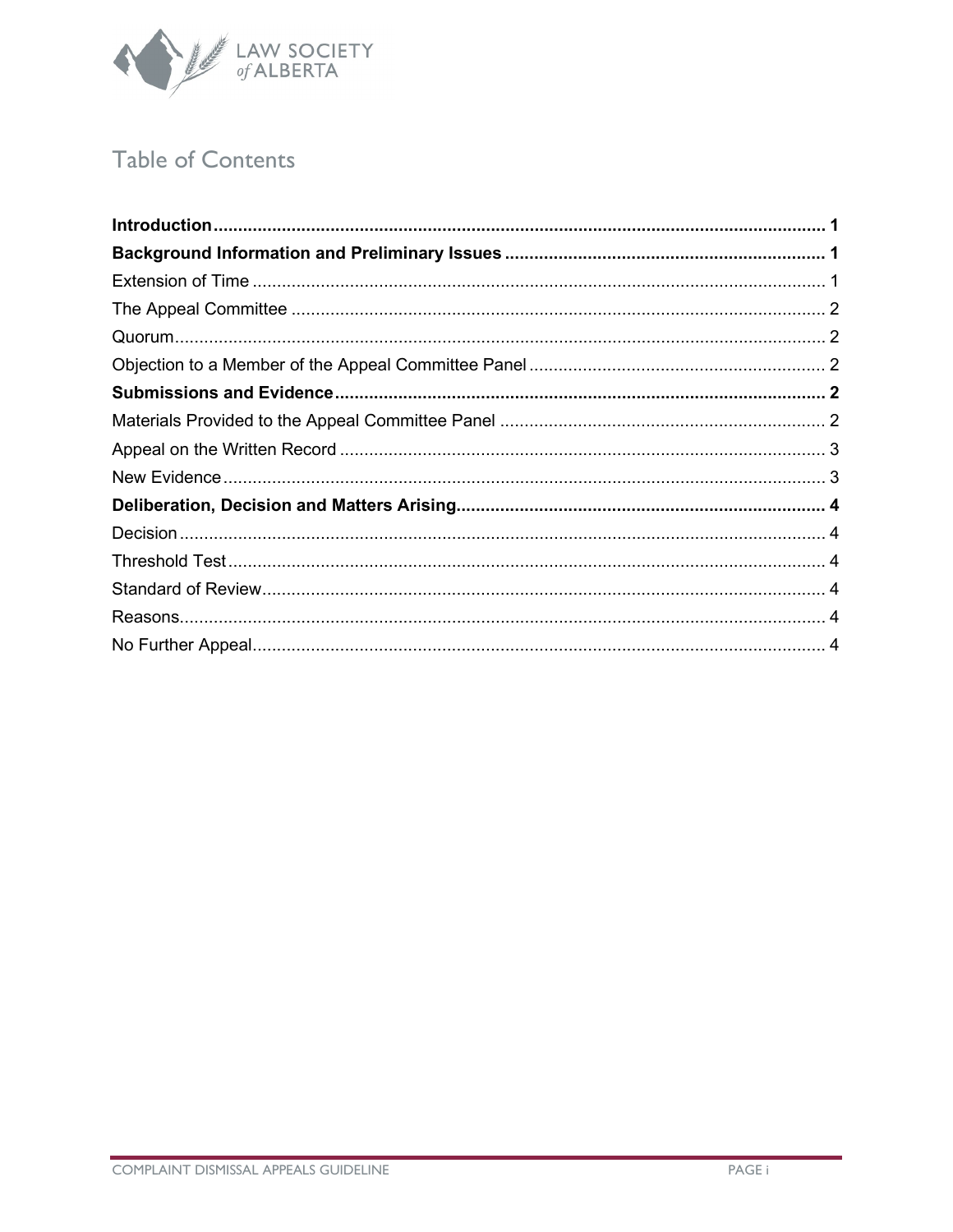

## **Complaint Dismissal Appeals Guideline**

## <span id="page-2-0"></span>**Introduction**

- 1. In accordance with section 53 of the *Legal Profession Act* (the "Act")*,* the Executive Director reviews complaints and may, under section 53(4), refer the matter to the Conduct Committee or direct that the complaint be dismissed.
- 2. If the Executive Director directs a dismissal of a complaint, complainants may appeal the direction to dismiss pursuant to section 54 of the Act.
- 3. The Complaint Dismissal Appeals Guideline provides guidance to the Appeal Committee members assigned to hear the complainant's appeal.
- 4. References to the Executive Director in this Guideline include the Executive Director's delegates.
- 5. Nothing in this Guideline supersedes or replaces any provisions of the Act or the *Rules of the Law Society of Alberta* (the "Rules").

## <span id="page-2-1"></span>**Background Information and Preliminary Issues**

## <span id="page-2-2"></span>**Extension of Time**

- 6. Rule 86 provides complainants with the right to appeal the Executive Director's direction to dismiss the complaint. The complainant must appeal within 30 calendar days of the date the notice of the dismissal is deemed to have been received by the complainant. If the complainant's notification to appeal is not received within the 30 day period, an application may be brought by the complainant to waive or vary the time requirement.
- 7. Rule 86(2) provides authority to the Chair of the Appeal Committee to extend the time under Rule 86(1)(b). The Chair has discretion to do what is appropriate in the circumstances. However, in considering whether special circumstances exist, the Chair should consider the following:
	- a. Has the complainant shown that they had a bona fide intention to appeal while the right to appeal existed and that the failure to appeal was by reason of circumstances, which serve to excuse or justify such failure?
	- b. Has the complainant accounted for the delay?
	- c. Would the extension of time result in prejudice to the lawyer that would be unjust?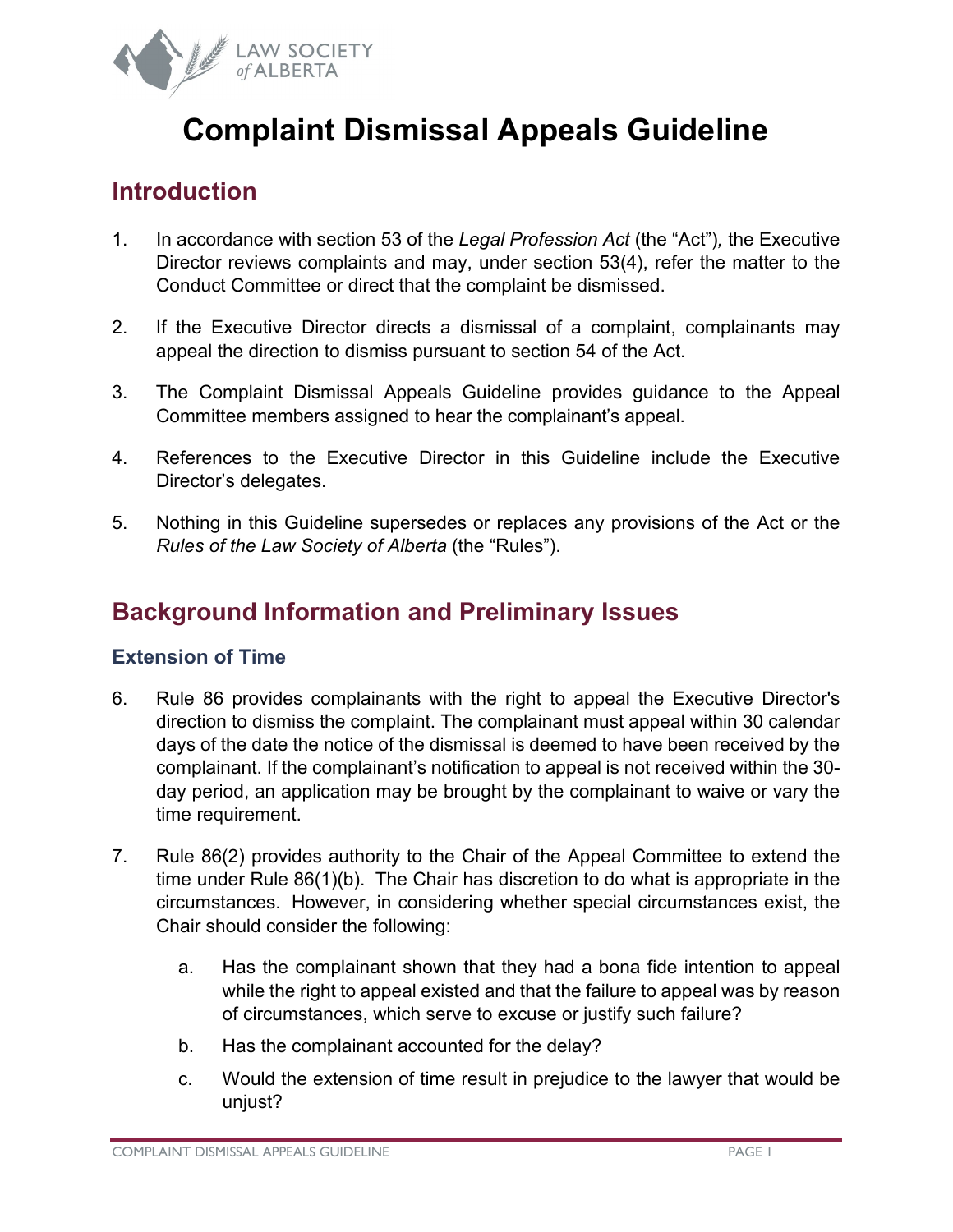

d. Are there reasonably arguable grounds for appeal?

## <span id="page-3-0"></span>**The Appeal Committee**

8. The Appeal Committee consists of the lay Benchers and at least three other Benchers (section 51(1)(c)). The Appeal Committee may sit in panels of three members for the purpose of deciding appeals (Rule 86(4)).

## <span id="page-3-1"></span>**Quorum**

9. All three members of the Appeal Committee Panel constitute a quorum at a meeting or hearing of the panel (Rule 86(5)).

#### <span id="page-3-2"></span>**Objection to a Member of the Appeal Committee Panel**

- 10. Once an Appeal Committee Panel has been assigned, the complainant and the lawyer against whom the complaint was made may be provided with the names of the panel members and given an opportunity to raise any objections to the composition of the panel. Great care is taken to avoid any perceived conflict of interest or apprehension of bias when appointing Appeal Committee Panels.
- 11. The Appeal Committee Panel will be notified if objections are raised and will make rulings on objections before deciding the appeal. As part of its written decision under Rule 86(7), the Appeal Committee Panel will include its ruling and reasons regarding any objections.

## <span id="page-3-3"></span>**Submissions and Evidence**

#### <span id="page-3-4"></span>**Materials Provided to the Appeal Committee Panel**

- 12. The Tribunal Office will provide the Appeal Committee Panel with the relevant information considered by the Executive Director relating to the complaint, the written dismissal decision under appeal, the Complaint Dismissal Appeal Form and any Complaint Dismissal Appeal Reply Form that has been received.
- 13. The complainant makes submissions through the Complaint Dismissal Appeal Form and submissions, including any new evidence, are limited to 15 pages. This will be the complainant's only opportunity for submissions, and no further materials will be accepted, other than the complainant's limited response as provided for in paragraph 16.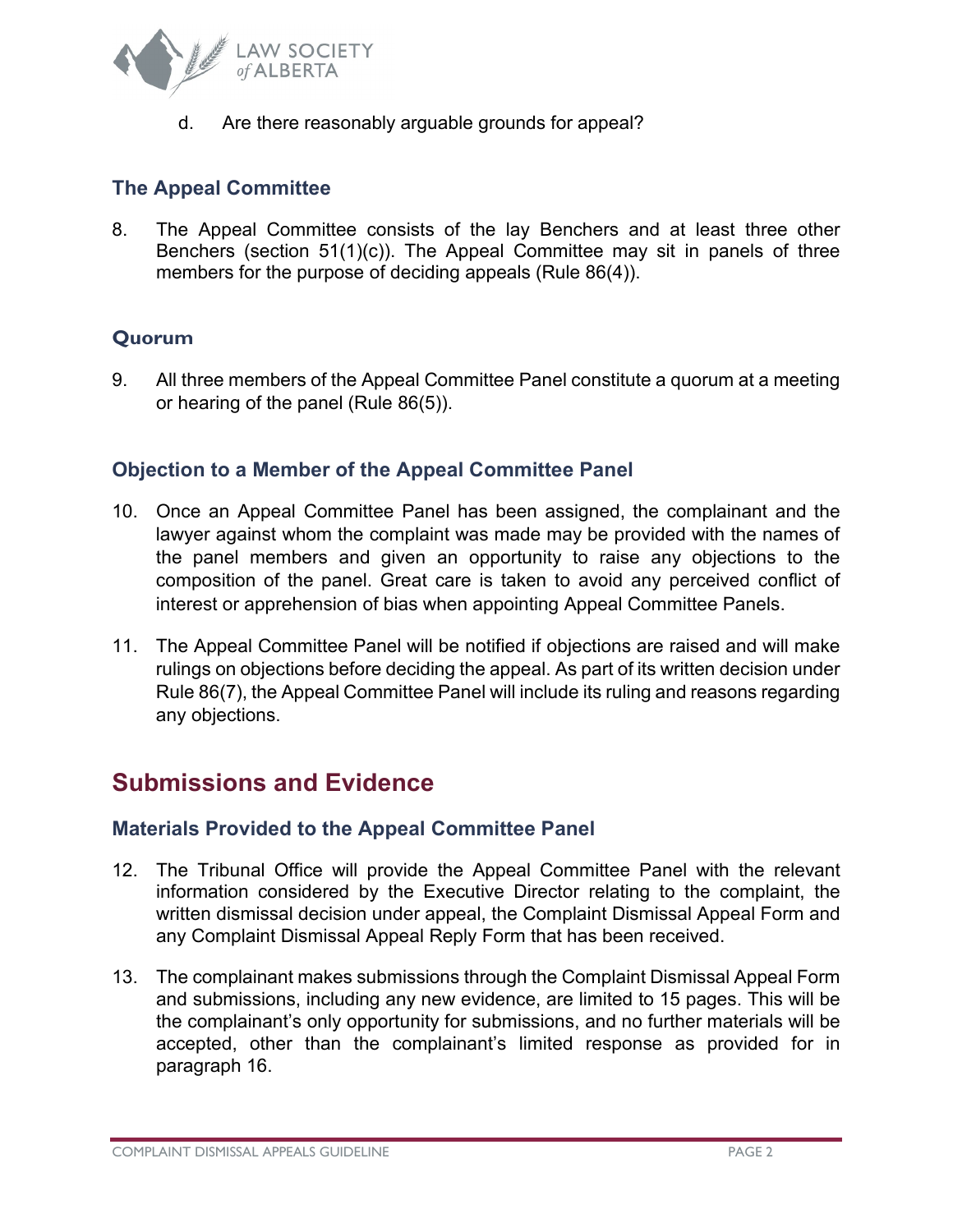

- 14. The complainant is owed a duty of fairness as part of the Complaint Dismissal Appeal Process. The duty of fairness is limited and the Appeal Committee Panel meets that duty by considering the relevant information and materials referenced in paragraphs 12 and 13.
- 15. The lawyer makes submissions through the Complaint Dismissal Appeal Reply Form. It is important to note that this may be the lawyer's first chance to respond fully to the complaint. The duty of fairness to the lawyer will be met by considering the relevant information and materials referenced in paragraphs 12 and 13 and, where applicable, evidence provided by the lawyer as part of their reply to the appeal.
- 16. The complainant may be given the opportunity to respond to any substantive reply provided by the lawyer in the Complaint Dismissal Appeal Reply Form. The complainant's response, which is limited to five pages, must be provided within 14 calendar days of receiving the lawyer's reply form.

## <span id="page-4-0"></span>**Appeal on the Written Record**

- 17. The appeal is an appeal based on the written record of the relevant information considered by the Executive Director, the written dismissal decision, and the written submissions within the Complaint Dismissal Appeal Forms. The Appeal Committee Panel should not normally request or require oral evidence under oath.
- 18. The Appeal Committee Panel has the sole discretion to allow oral argument if it determines there are exceptional circumstances that warrant it. If oral argument is required by the Appeal Committee Panel, the complainant, the lawyer against whom the complaint was made and counsel for the Law Society will be invited to attend and make submissions.

#### <span id="page-4-1"></span>**New Evidence**

- 19. New evidence on appeal shall be considered if the evidence:
	- a. was not reasonably available prior to the dismissal of the complaint; and
	- b. is relevant and material.